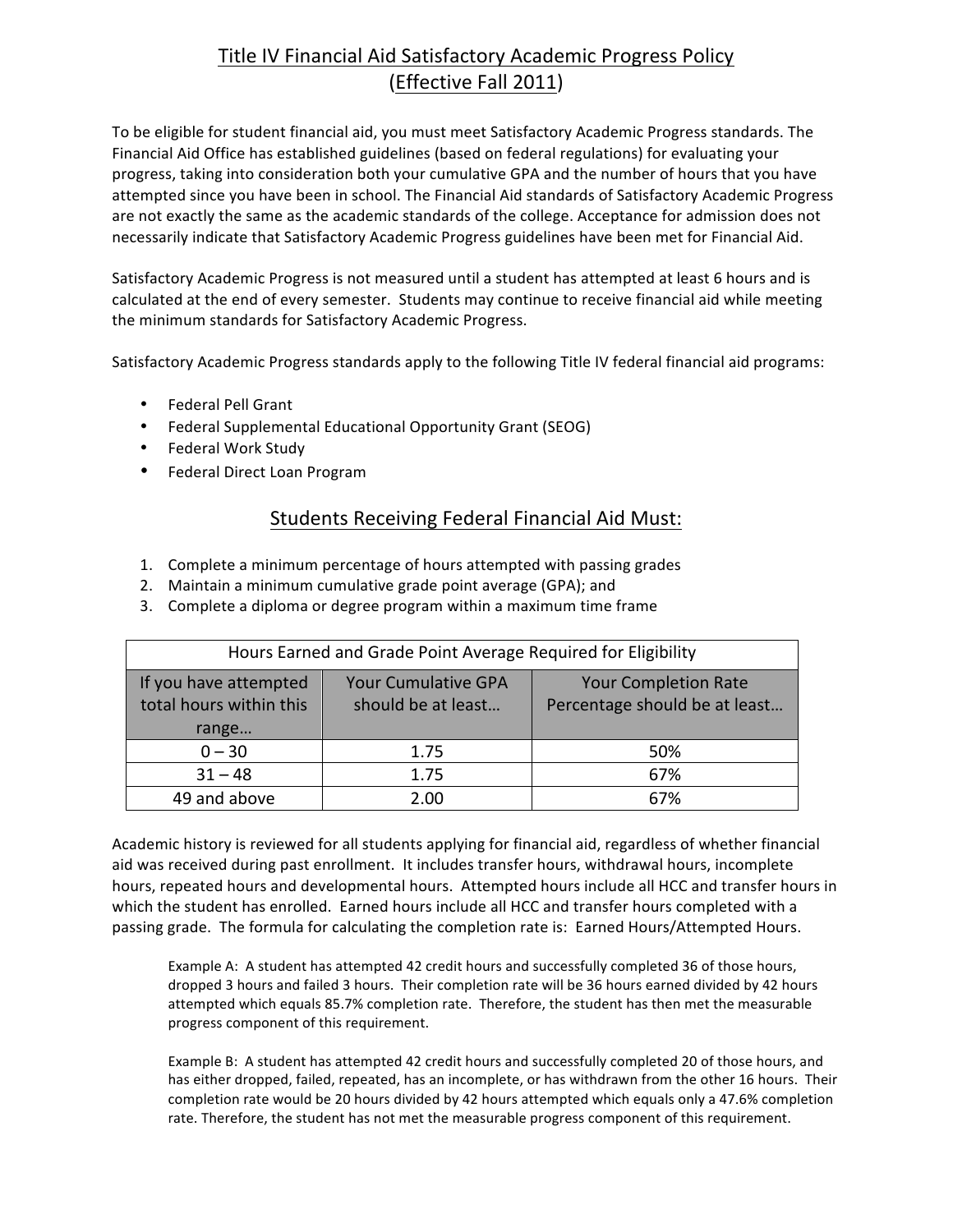# Maximum Time Frame for Eligibility

In order to comply with federal guidelines, Holmes Community College must place students on financial aid suspension when they have attempted 150% or more of the hours required to complete their respective degree. (This is generally 93 attempted hours.) Students who have changed majors, or are considering changing majors, are encouraged to communicate with the Office of Financial Aid any extenuating circumstances that may have resulted in the accumulation of extra hours, particularly those students considering changing to a Career/Technical major. These circumstances will be considered and an extension may be granted for a limited time based on appeal. Once a student earns an associate degree from HCC, they are not eligible to participate in federal financial aid programs without an appeal and a graduation plan.

### SAP Review and Notification

- Academic progress is reviewed at the end of each term to determine compliance with the grade point average (GPA), completion rate and maximum time frame standards.
- Students who fail to meet satisfactory academic progress standards will be notified in writing and their status will be updated for view in the Doghouse.
- Student who fail to meet the GPA and completion rate standard for the first time are automatically placed on probation
- Students who fail to meet the maximum time frame standard for the first time are automatically placed on suspension.
- It is the student's responsibility to be familiar with SAP and to monitor his/her progress each term.

#### Financial Aid Probation

Students are placed on Financial Aid Probation if:

- Their completion rate is below the minimum standard
- Their cumulative GPA is below the minimum standard
- They have been approved by appeal due to mitigating circumstances

Because students must demonstrate "progress" in the GPA and completion rate, the Minimum Standards for Students on Probation are:

- Must earn a 2.0 GPA for all hours attempted during the probationary term
- Must not receive any withdrawn, failing, or incomplete grades

If a student has failed to meet the cumulative GPA and completion rate standards, but has met the minimum standards for probation and/or the conditions of the appeal, the student may retain financial aid eligibility under a "continued probation" status.

#### Financial Aid Suspension

Students are placed on Financial Aid Suspension if:

- Their cumulative GPA remains below the minimum standard after probationary status
- Their completion rate remains below the minimum standard after probationary status
- They fail to complete the requirements (GPA and completion) for courses taken during the probationary term approved by appeal
- They have reached the 150% maximum time frame for completion of a diploma/degree